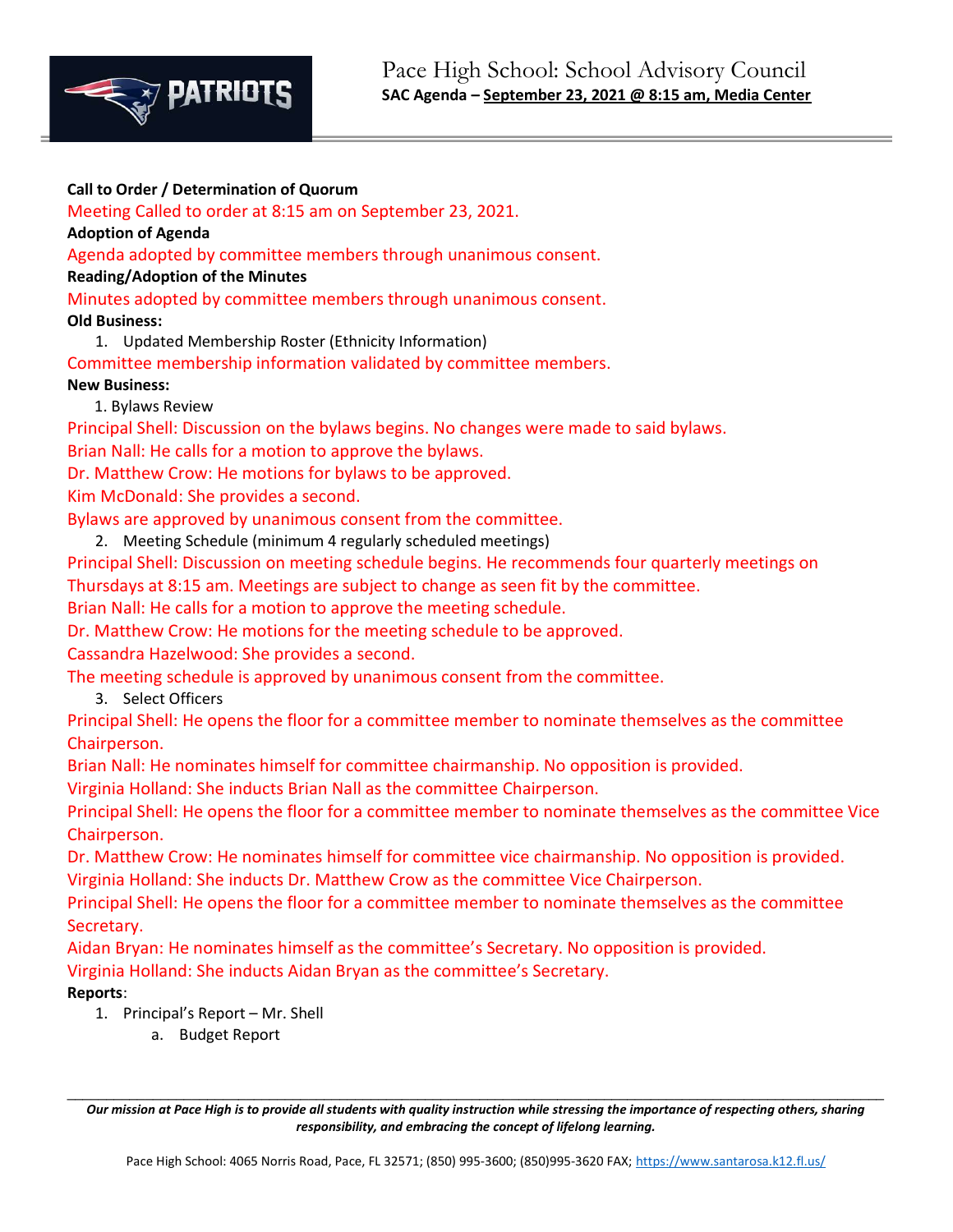Committee Members: Members are shown a Pace High School Improvement Budget Report that is current as of September  $8<sup>th</sup>$ , 2021. The Budget Report shows \$6,645.53 as the current balance.

Principal Shell: He begins his Budget Report by announcing that additional funds may be received. He also announces that the current balance has not accounted for the committee's funding of Freshman Day, put on by Pace High School's Student Government Association. He then begins to elaborate on what funding may be used for and provides the following examples: cafeteria tables, improved technology, etc. He also hints that the PTSO may provide a request for funding at the next meeting. He ends his report by beginning a discussion on a possible motion to allow himself to use the funding without the calling together of committee members for a vote. In support of this proposal, he affirms that no grievances have come against his usage of the funds in the past. He also assures the committee that his expenditures will be minimal and that any major expenditures will be brought before the committee to gain their consent. Virginia Holland: In support of the proposal, she mentions that the money spent must benefit the students of Pace High School.

Brian Nall: He inquires how to protect Principal Shell from possible grievances regarding the usage of Principal Shell's proposal.

Principal Shell: He reports that a vote by the committee should protect himself from possible grievances. He also states that he will discuss any expenditures with the committee ex post facto.

Dr. Matthew Crow: He motions to approve Principal Shell's proposal.

Cassandra Hazelwood: She provides a second.

Principal Shell's proposal is approved by unanimous consent.

Dr. Matthew Crow: He asks if the deduction on the current balance from Freshman Day has been added yet.

Amie Filbert: She answers no and states that the deduction on the current balance is not large.

b. Review and vote on SIP: (Due date: Sept. 27, 2021)

Principal Shell: He begins by saying that SIPs are being looked at closely this year as a "living document." He then states that revisions were made to the SIP after noon on September  $22^{nd}$ , 2021.

Amie Filbert: She begins on Page 20 of the SIP and states that the section addresses issues in declining rates of achievement in Algebra 1 courses at Pace High School. She points out the solutions provided: before and after school tutoring done by teachers and providing professional development.

Dustin Gray: He begins by saying that Algebra 1 students at Pace High School are possibly in need of pre-Algebra and may be classified as level one or two students. He moves on to say that Algebra 1 is being taken at Thomas L. Sims Middle School by high achieving students and counted at the Middle School instead of the High School. He then presents that Bright Futures does not count 1A and 1B classes [twoyear algebra courses], forcing some kids into higher level courses such as Algebra 1, Algebra 2, and Geometry to maintain their Bright Futures status. Dustin Gray then states that the Department of Education has removed "buffer classes" such as Liberal Arts 1&2, Advanced Topics, and Math for College Readiness.

Amie Filbert: She begins by saying that progress monitoring reports are usually used to help level one and two students, but she is unsure of how progress monitoring plans will be carried out. She states that tier two interventions may be used by the teacher in-class and that tier three interventions require the school's leadership team to meet and formulate a plan for the benefit of the student. She announces that Focus assessments will be used quarterly as a teacher-friendly way to monitor the progress of students. She ensures that progress monitoring plans are going to focus on what the student directly needs. Dustin Gray: He begins by saying that this year will bring a change of curriculum through the replacement of Springboard in the ELA department.

 $\mathcal{L}_\mathcal{L} = \{ \mathcal{L}_\mathcal{L} = \{ \mathcal{L}_\mathcal{L} = \{ \mathcal{L}_\mathcal{L} = \{ \mathcal{L}_\mathcal{L} = \{ \mathcal{L}_\mathcal{L} = \{ \mathcal{L}_\mathcal{L} = \{ \mathcal{L}_\mathcal{L} = \{ \mathcal{L}_\mathcal{L} = \{ \mathcal{L}_\mathcal{L} = \{ \mathcal{L}_\mathcal{L} = \{ \mathcal{L}_\mathcal{L} = \{ \mathcal{L}_\mathcal{L} = \{ \mathcal{L}_\mathcal{L} = \{ \mathcal{L}_\mathcal{$ Our mission at Pace High is to provide all students with quality instruction while stressing the importance of respecting others, sharing responsibility, and embracing the concept of lifelong learning.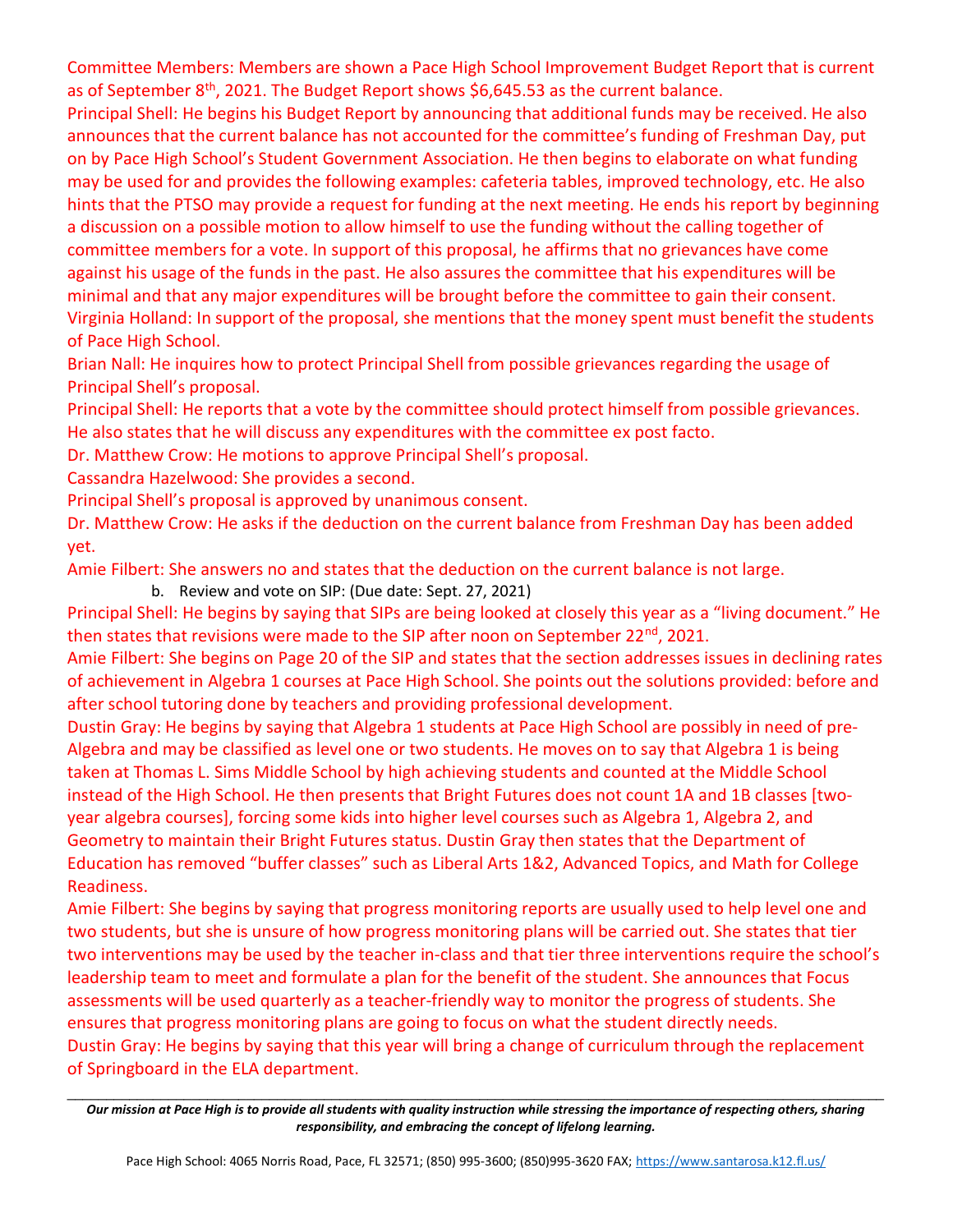Melissa Williams: She agrees with Dustin Gray that the new ELA curriculum is going well so far.

Amie Filbert: She moves to Page 21 of the SIP and states that there will be meetings and tutoring sessions done for at risk students. She also states that the addition of extracurriculars to Pace High School will help involve students and help them find a purpose.

Principal Shell: He agrees that helping students find purpose through extracurricular activities is important. Dr. Matthew Crow: In response to hearing that a freshman parent meeting was canceled, he brings up the idea of doing a webinar or Microsoft Teams meeting for those parents who missed out on the meeting. Principal Shell: He agrees to work on the planning of this meeting.

Amie Filbert: She brings up the possibility of providing high achieving students with goals and incentives. Dustin Gray: He begins by stating that there has been a steady improvement in AP and Dual Enrollment classes at Pace High School. He states that \$50,000 was spent on AP tests last year at no charge to the students. He then states that he would like to offer more Dual Enrollment classes on Pace High School's campus.

Amie Filbert: She moves to Page 25 of the SIP, which addresses a decrease in ELA learning similar to Algebra 1. She states that the duties of remedying the decreases fall to herself and Dean Munoz.

Principal Shell: He calls for a motion to approve the SIP as a "living document."

Cassandra Hazelwood: She motions to approve the SIP.

Dr. Matthew Crow: He provides a second.

The SIP is approved by unanimous consent.

c. Covid Protocol

Principal Shell: He continues his report by stating that more students are being tested as positive than last year. He goes on to say that the Health Department is backed up, so quarantines are offset. He says that parents may choose to quarantine their children if they have been exposed to Covid and are not showing symptoms. If a student is showing symptoms of Covid, the Health Department takes over and it is no longer the parents' choice to quarantine their child or not.

2. Guidance Report – Mr. Gray

Dustin Gray: He begins his report by saying that with the remote schooling option gone, Pace High School has about 2,152 students. He also says that an additional staff member will be added at the end of the 1<sup>st</sup> nine weeks. He also states that guidance will film an infomercial for each grade level during homecoming week.

3. Facilities/Testing Report – Mr. Goodwin

Due to standardized testing, Joey Goodwin was absent, and therefore his report was waved.

4. Student Services Report – Mrs. Filbert

Amie Filbert: She begins her report by saying that social media inspired theft and vandalism will result in school punishments as well as legal punishments. She then goes on to say that vaping is the number one discipline issue at Pace High School, and she is looking into ways to alleviate the issue through supervising vaping hot spots and vape detecting alarms in bathrooms.

Dr. Matthew Crow: He offers to assist Amie Filbert.

Committee Member: She proposes the idea of letting parents know the severity of the school's nicotine and tobacco problem to increase parental monitoring.

5. Student Report--

Aidan Bryan: He begins his report by saying that the health of the student body of Pace High School is the joint effort of community leaders inside and outside of the school. He then goes on to express the importance of a student-centered environment at Pace High School through passion developing extracurricular activities.

 $\mathcal{L}_\mathcal{L} = \{ \mathcal{L}_\mathcal{L} = \{ \mathcal{L}_\mathcal{L} = \{ \mathcal{L}_\mathcal{L} = \{ \mathcal{L}_\mathcal{L} = \{ \mathcal{L}_\mathcal{L} = \{ \mathcal{L}_\mathcal{L} = \{ \mathcal{L}_\mathcal{L} = \{ \mathcal{L}_\mathcal{L} = \{ \mathcal{L}_\mathcal{L} = \{ \mathcal{L}_\mathcal{L} = \{ \mathcal{L}_\mathcal{L} = \{ \mathcal{L}_\mathcal{L} = \{ \mathcal{L}_\mathcal{L} = \{ \mathcal{L}_\mathcal{$ Our mission at Pace High is to provide all students with quality instruction while stressing the importance of respecting others, sharing responsibility, and embracing the concept of lifelong learning.